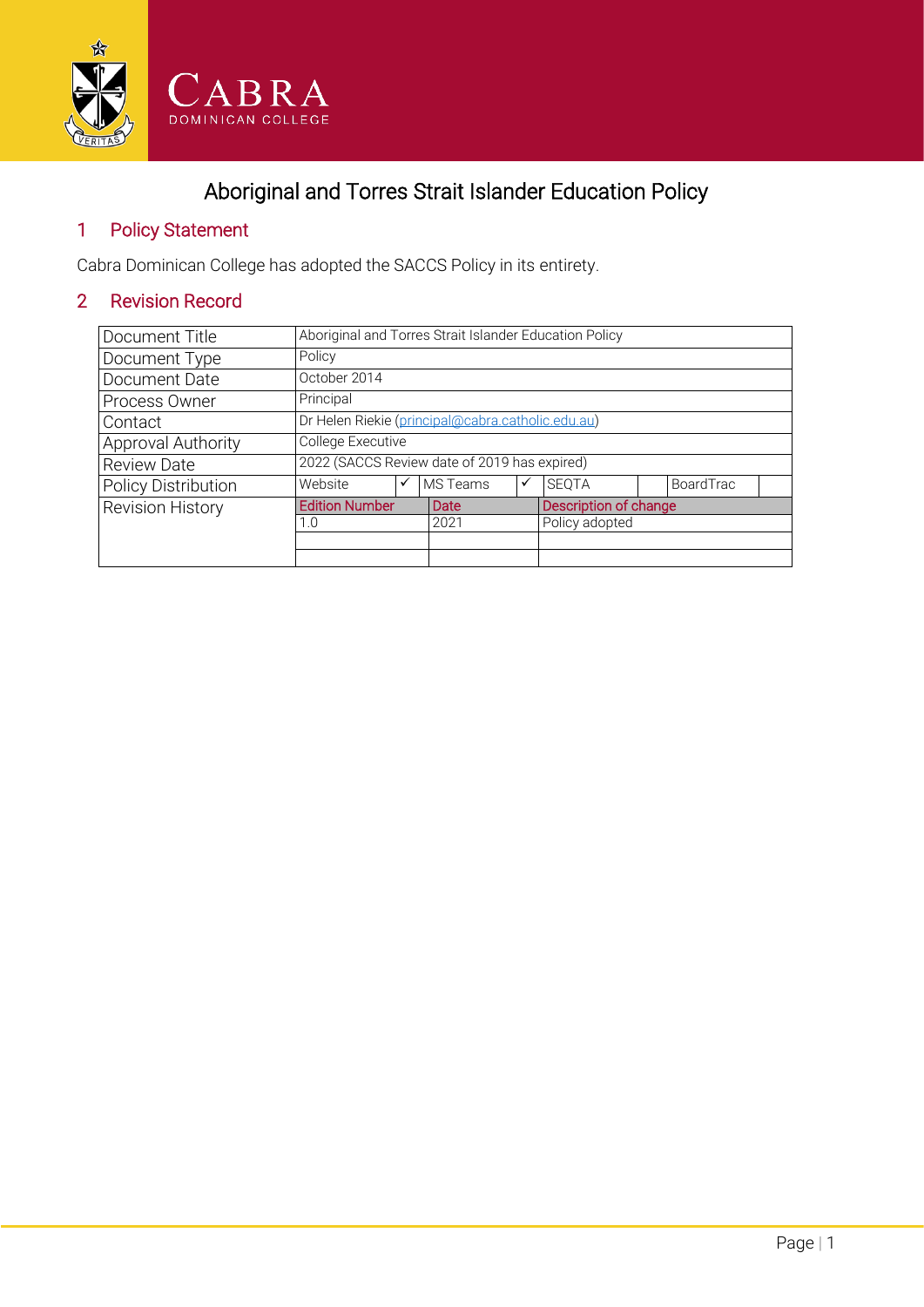

SOUTH AUSTRALIAN COMMISSION<br>FOR CATHOLIC SCHOOLS

# **[Aboriginal and Torres](#page-4-0)  Strait [Islander](#page-4-0) [Education](#page-4-0)**

**[Policy](#page-4-1)**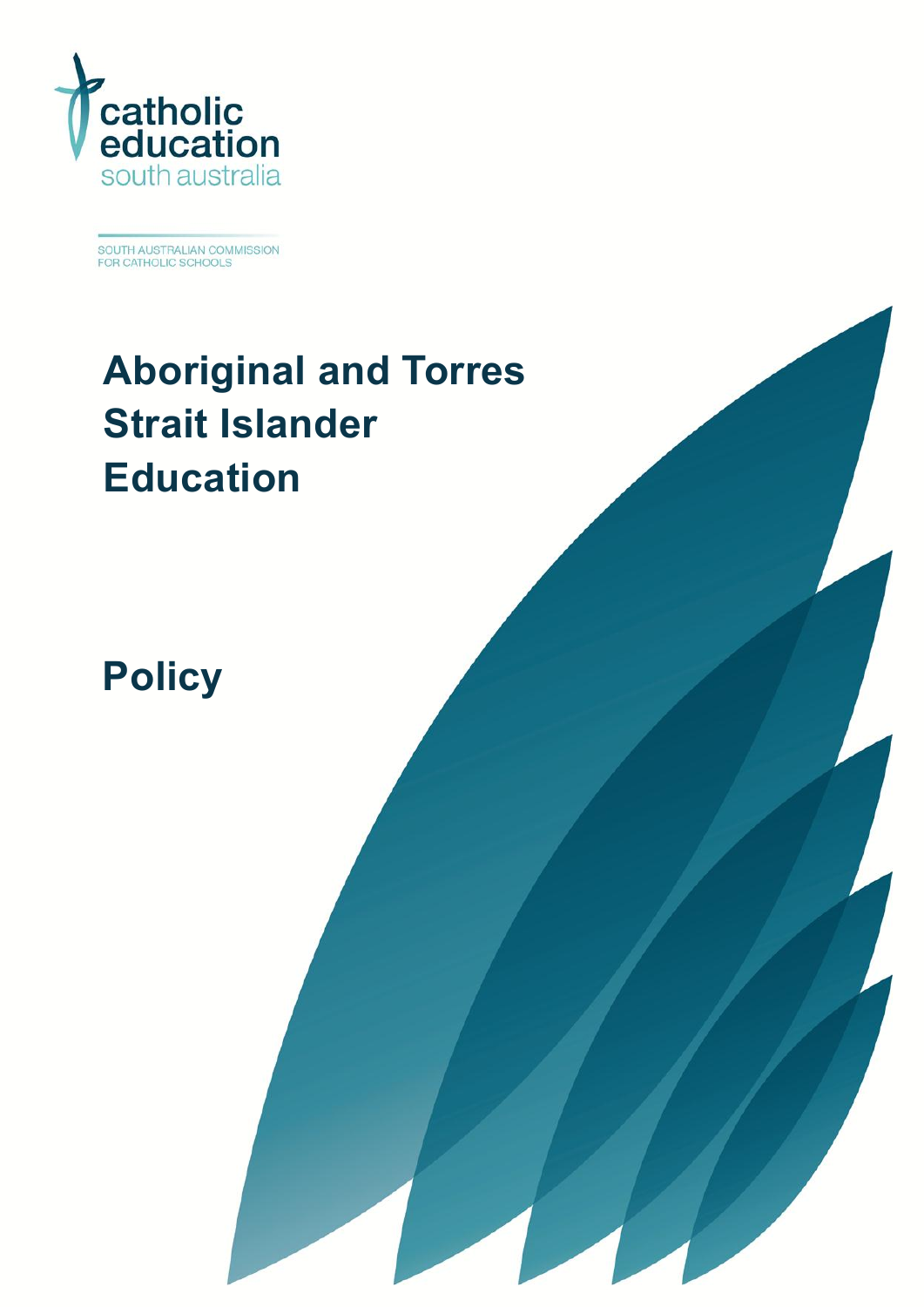## **Contents**

|   | Purpose                                                                  | 3              |
|---|--------------------------------------------------------------------------|----------------|
|   | Scope of Policy                                                          | 3              |
|   | Policy                                                                   | 3              |
|   | <b>Definitions</b>                                                       | 3              |
| 5 | Responsibility for implementation, monitoring, and continual improvement | 4              |
| 6 | <b>Revision Record</b>                                                   | 4              |
|   | <b>Related documents/links</b>                                           | $\overline{4}$ |

# **<sup>1</sup>** Acknowledgement of Country

Catholic education SA acknowledges the first custodians of Australia - First Nations Peoples - and we pay our respects to elders, past, present and future.

**[www.cesa.catholic.edu.au](http://www.cesa.catholic.edu.au/)**

-

**SOUTH AUSTRALIAN COMMISSION FOR CATHOLIC SCHOOLS** PO BOX 179 TORRENSVILLE PLAZA SOUTH AUSTRALIA 5031 TELEPHONE: (08) 8301 6600 FACSIMILE: (08) 8301 6611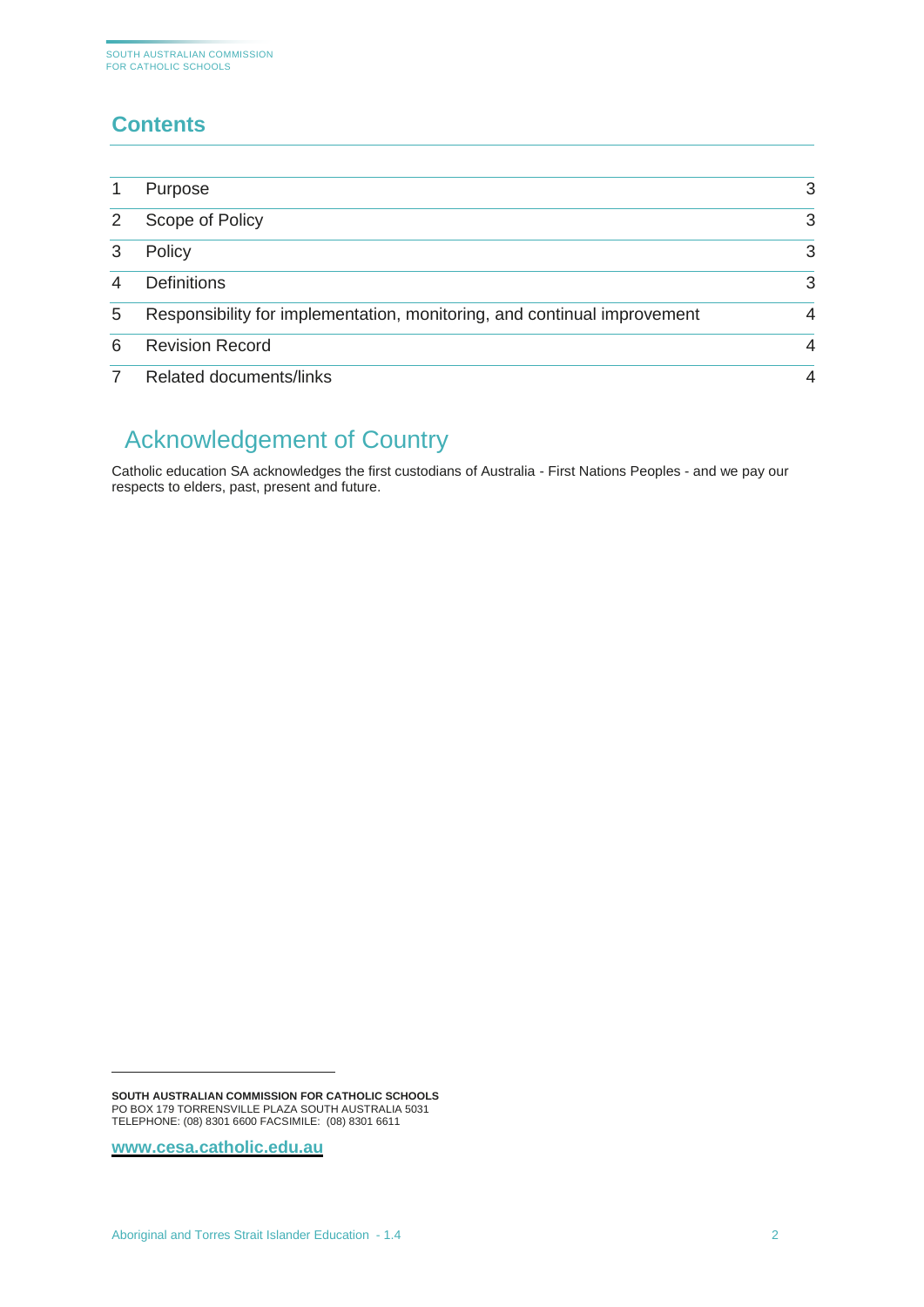#### <span id="page-3-0"></span>**1 Purpose**

The purpose of this policy is to articulate the policy position of the South Australian Commission for Catholic Schools in relation to Aboriginal and Torres Strait Islander (ATSI) peoples in our sector.

#### <span id="page-3-1"></span>**2 Scope of Policy**

<span id="page-3-2"></span>This policy applies to all Catholic schools and CEO offices in South Australia.

#### **3 Policy**

The South Australian Commission for Catholic Schools is committed to:

- recognising historic and present injustice suffered by Aboriginal and Torres Strait Islander peoples and participating actively in the reconciliation process
- respecting and protecting the cultural rights and practices of Aboriginal and Torres Strait Islander peoples
- acknowledging the continuing relationship and spiritual connection to the land and waters in respect to the original custodians.
- acknowledging that current CESA school communities are located on traditional lands of the original custodians
- actively promoting the enrolment of Aboriginal and Torres Strait Islander students
- the learning and life outcomes of Aboriginal and Torres Strait Islander students mirroring the learning and life outcomes of all Australians
- encouraging full participation of Aboriginal and Torres Strait Islander peoples within our school communities and their decision making processes
- having all students learn about the histories, cultures and contributions of Aboriginal and Torres Strait Islander peoples.

#### <span id="page-3-3"></span>**4 Definitions**

- *Aboriginal* means a person who is a descendant of the original inhabitants of Tasmania and mainland Australia and its islands.
- *Torres Strait Islander* means a person who is a descendant of the original inhabitants of the Torres Strait region which lies between the tip of Cape York Peninsula and the south west coast of Papua New Guinea.
- *Indigenous Australian* means an Aboriginal or Torres Strait Islander person who: (a) is of Aboriginal and/or Torres Strait Islander descent, and (b) identifies as an Aboriginal and/or Torres Strait Islander person, and (c) is accepted as a such by the Aboriginal and/or Torres Strait Islander community.
- *First Nations People* refers to Aboriginal and Torres Strait Islander societies as those that are diverse, complex and sophisticated. Australia is made up of many Aboriginal Nations.